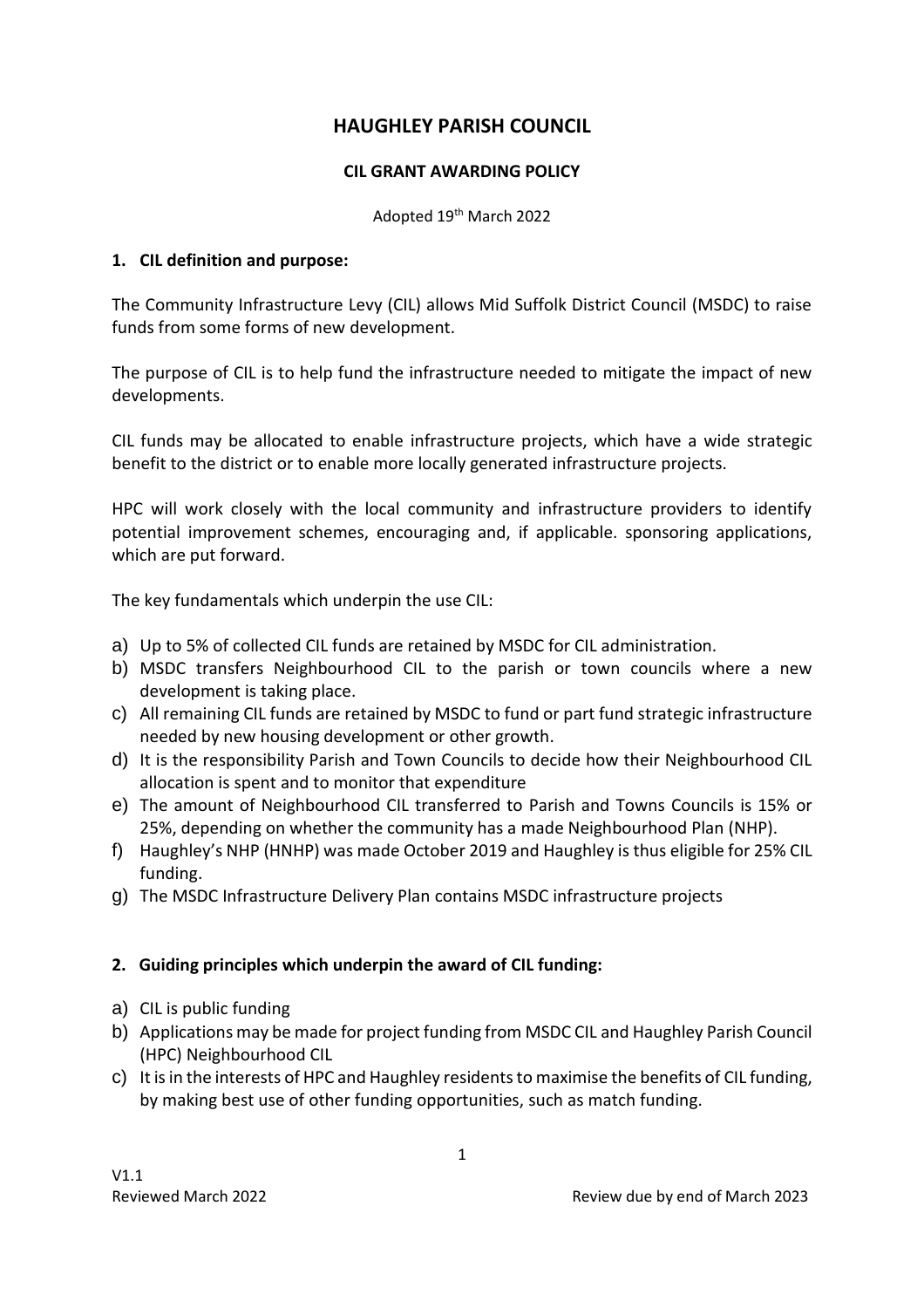- d) New or improved Neighbourhood CIL funded facilities should be accessible to as broad a range of people within the community as is possible.
- e) All Neighbourhood CIL funded projects MUST be approved by HPC BEFORE they are commenced.
- f) Neighbourhood CIL funding applications must be made by organisations NOT individuals.
- g) Retrospective Neighbourhood CIL funding will NOT be given for projects already begun or completed.
- h) CIL funding should be the funding of last resort, with other funding sources being considered first.
- i) CIL funding allocations can be made for full or part funding of a project.
- j) Applications for 100% funding of a project are less likely to be supported, than those for part funding.

# **3. Neighbourhood CIL and the duty of the Parish Council:**

Decisions involving the approval of Neighbourhood CIL applications and disbursement of Neighbourhood CIL payments will be made at full HPC meetings.

The following guidance is designed to help HPC and the local community consider what will help mitigate the impact of new development in Haughley.

The amended CIL Regulations 2010 state that parish councils have a duty to spend Neighbourhood CIL income on:

- a) EITHER the provision, improvement, replacement, operation or maintenance of infrastructure,
- b) OR anything else that is concerned with addressing the demands that development places on an area.

Neighbourhood CIL monies may be used:

- a) to provide seed funding.
- b) to match funding with other income streams.
- c) in collaboration with other parish councils, community interest companies or other providers to make the most efficient use of Neighbourhood CIL funding.

### **4. Neighbourhood CIL and the spending time limit:**

Parish Councils have a five-year period in which to spend allocated Neighbourhood CIL monies from the date they are received, however allocated Neighbourhood CIL may be accumulated to provide for major projects.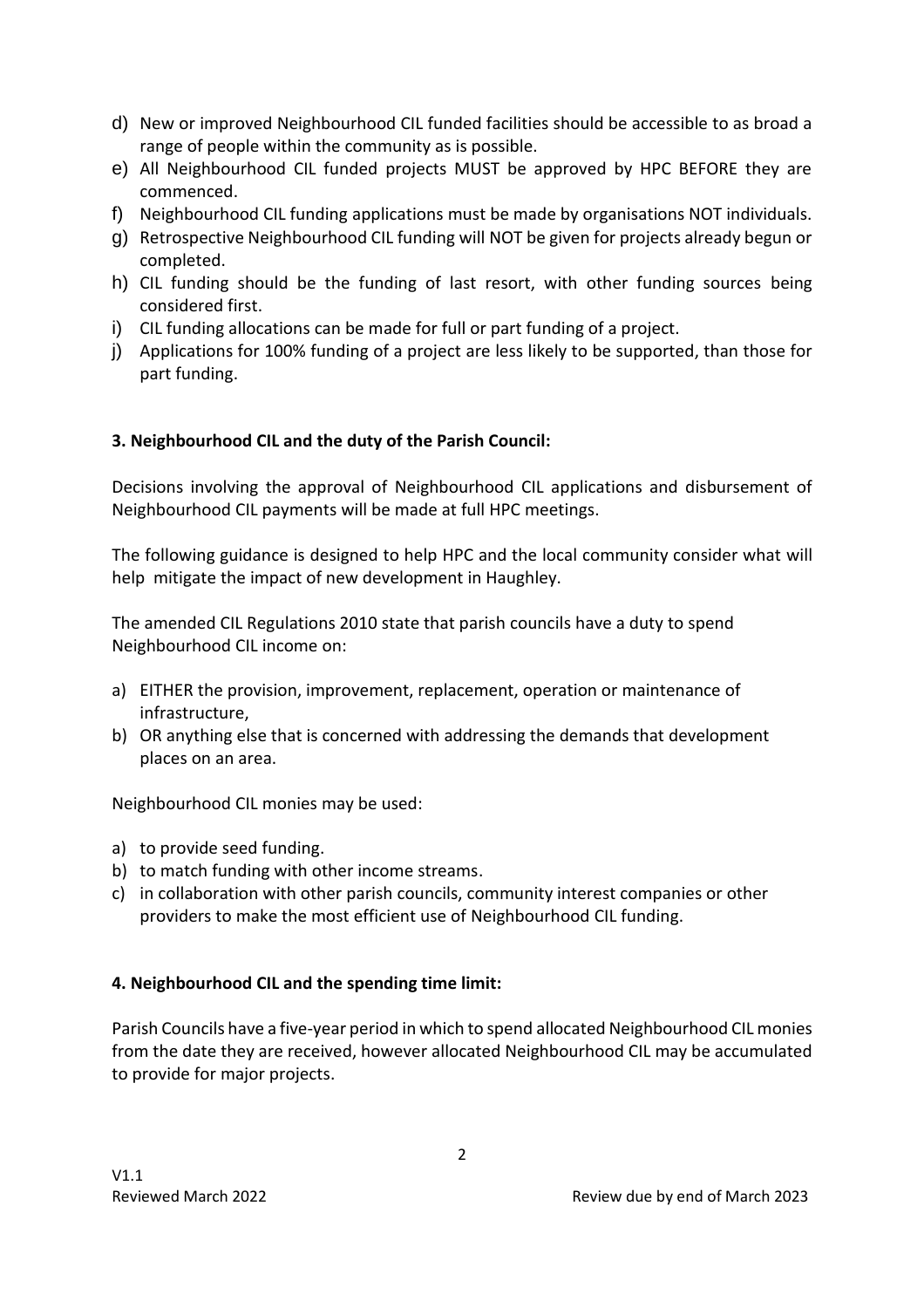### **5. Neighbourhood CIL and eligibility to apply:**

Applications for Neighbourhood CIL funding may be made by Haughley-based organisations, or organisations that benefit Haughley residents. For example:

- a) HPC and its Committees.
- b) "Not-for-profit" organisations.
- c) Statutory infrastructure providers.
- d) State schools.
- e) Community groups.
- f) Registered charities.
- g) Membership organisations that are able to demonstrate a wider community benefit.

### **7. Neighbourhood CIL and what is NOT eligible for funding:**

Project applicants MAY NOT normally apply for further CIL funding, until twelve months have elapsed since the granting of a previous CIL funding award.

HPC may determine that that some projects are better funded through alternative funding sources and HPC will normally REJECT applications regarding projects:

- a) which are to improve or benefit privately owned land or property.
- b) received from individuals.
- c) received from private businesses.
- d) received from "for profit" commercial organisations
- e) received from regional or national organisations, unless it can be clearly demonstrated that the grant would be used specifically for the residents who are served by HPC.
- f) received from organisations with political affiliations
- g) received from organisations established for promoting a party-political agenda
- h) which have already commenced or completed prior to submitting the application
- i) to enable ongoing revenue costs for an existing project
- j) to enable annual repair or maintenance work

### **8. Neighbourhood CIL funded projects and benefits to be demonstrated:**

Where possible, project applicants should provide evidence of additional resources (people or money), which are available to complement any allocated Neighbourhood CIL funding.

In addition to meeting the Government criteria for Neighbourhood CIL spending, the project should show evidence that it will achieve some and preferably all, of the following:

- a) mitigation of any impact created by new development
- b) demonstrable community benefit beyond any benefits to the organisation which is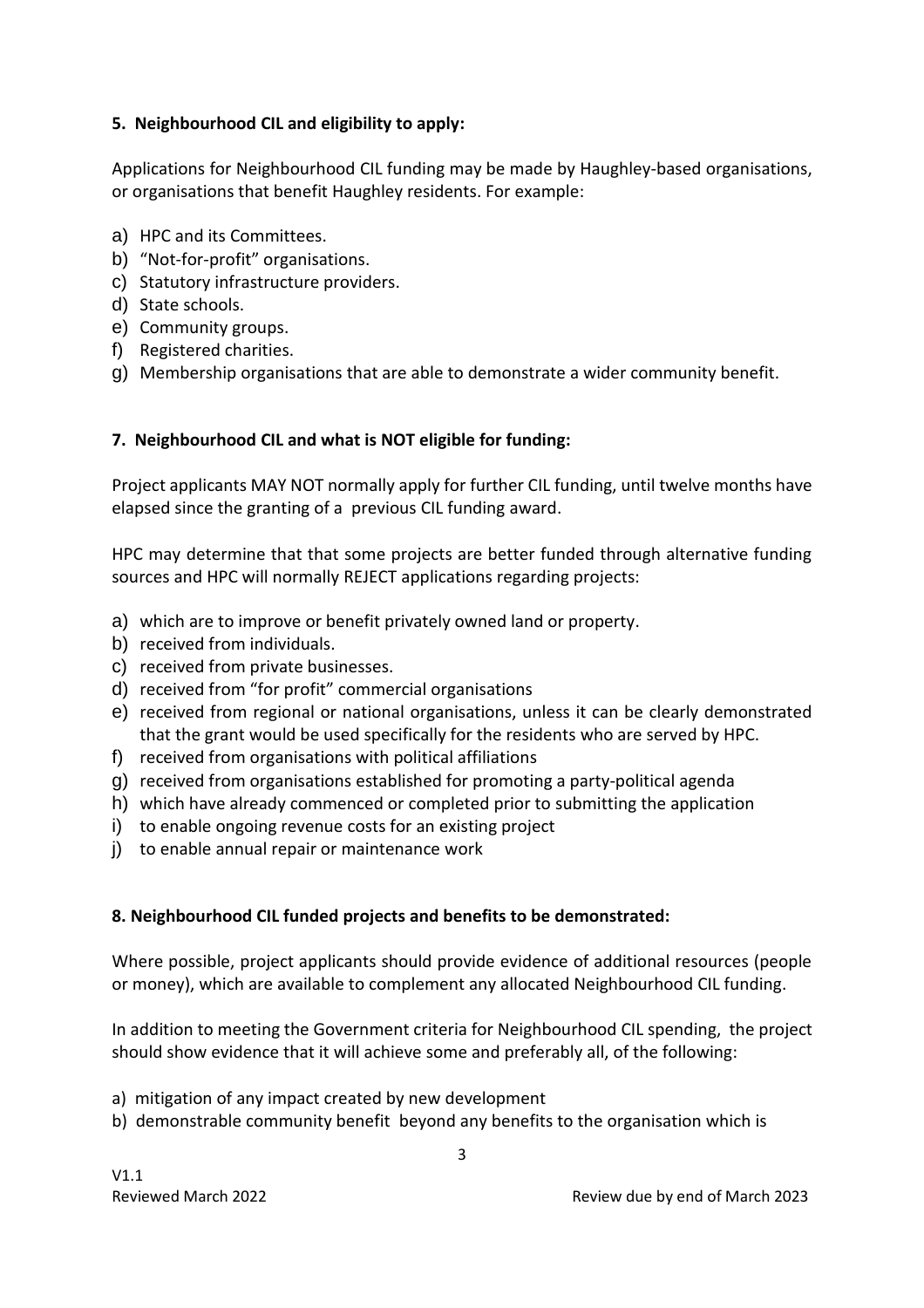submitting the funding application.

c) deliverable outcomes, as described in a clear and timely project delivery plan

### **9. Neighbourhood CIL and the process for submitting bids:**

Projects should NOT begin until AFTER the named project lead has received formal notification from the Parish Clerk of project approval and confirmation of CIL funding.

The application process is via twice-yearly bidding rounds.

- a) Bids will be received by HPC at any time, but will ONLY be considered within the confines of the bidding cycle.
- b) Submissions must be sent to the Parish Clerk using the approved Application for Neighbourhood CIL Funding Form.
- c) It is preferred that Neighbourhood CIL Funding applications are sent using email.
- d) Supporting documentation, if available, should be provided with applications.

### **10. Neighbourhood CIL and the twice-yearly bid cycle:**

| Bid Round 1 for the year |                                                       |                                                                              |
|--------------------------|-------------------------------------------------------|------------------------------------------------------------------------------|
|                          | By 31 <sup>st</sup> May                               | Applications to be submitted                                                 |
|                          | By 30 <sup>th</sup> June                              | Bids received to be validated<br>and assessed against Policy                 |
|                          | July                                                  | Bids to be considered by Full<br>Council at Council meeting                  |
|                          | August                                                | be<br>Letters<br>to<br>issued<br>confirming outcome of bids<br>to applicants |
| Bid Round 2 for the year |                                                       |                                                                              |
|                          | By 31 <sup>st</sup> December                          | Applications to be submitted                                                 |
|                          | 31 <sup>st</sup> January<br>By<br>(year<br>following) | Bids received to be validated<br>and assessed against Policy                 |
|                          | February                                              | Bids to be considered by Full<br>Council at Council meeting                  |
|                          | March                                                 | be<br>Letters<br>issued<br>to<br>confirming outcome of bids<br>to applicants |
|                          |                                                       |                                                                              |

The Neighbourhood CIL bid cycle is outlined below: